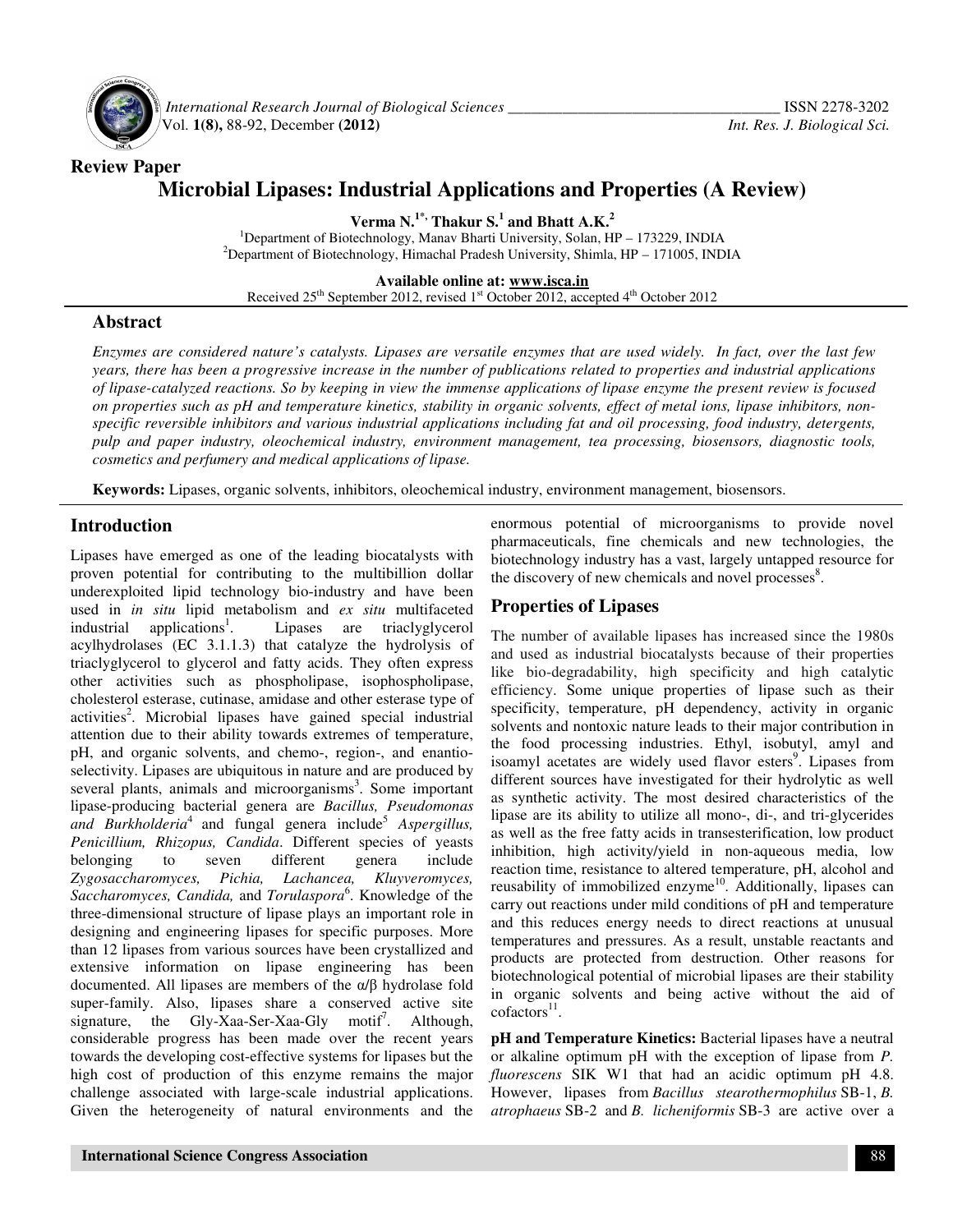$broad<sup>12</sup>$  pH range 3-12. Bacterial lipases generally have temperature optima in the range<sup>13</sup> 30-60°C. For *B. licheniformis* MTCC-10498 maximum lipase production was observed at pH 7.5  $(-0.4 \text{ U/ml})^{14}$ . However, bacterial lipases with optima in both lower and higher ranges have been reported. Thermal stability data are available only for species of *Bacillus*, *Chromobacterium*,*Pseudomonas* and *Staphylococcu s*. The thermostability of the enzyme from *Bacillus* sp. was enhanced by the addition of stabilizers such as ethylene glycol, sorbitol, glycerol, with the enzyme retaining activity at even after 150 min of incubation at  $70^{\circ}C^{15}$ .

**Stability in Organic Solvents:** Stability in organic solvents is desirable in synthesis reactions. From the available literature, it can be inferred that lipases are generally stable in organic solvents, with few exceptions of stimulation or inhibition. Ethanol and methanol enhanced the lipase activity of *B.*  thermocatenulatus and AG-8 lipase<sup>16</sup>.

**Effect of Metal Ions:** Metal ions can either stimulate or inhibit microbial enzyme production. Metal cations, particularly  $Ca^{2+}$ , play important roles in the structure and function of enzymes, and some of the lipases are strictly calcium dependent<sup>17</sup>. Ca2+ ions activated the enzyme, while  $Zn2^+$ ,  $Fe2^+$ ,  $Fe3^+$  strongly inhibited its activity. Salt ions like  $Ca^{2+}$ ,  $Cd^{2+}$ , and  $Fe^{2+}$ enhanced the activity of immobilized biocatalyst while a few ions like  $Co^{2+}$ ,  $Zn^{2+}$ ,  $Mg^{2+}$ ,  $Mn^{2+}$ ,  $Al^{3+}$ , and  $Na^{+}$  had mild inhibitory effect<sup>18</sup>.

**Lipase Inhibitors:** Lipase inhibitors have been used in the study of structural and mechanistic properties of lipases. Further, the search for lipase inhibitors is also of pharmacological interest. Lipase inhibitors are used for designing drugs for the treatment of obesity and the problem of acne. Following is an account of general inhibitors. Broadly, inhibitors of enzymes are classified as reversible or irreversible.

The reversible inhibitors can be further classified as nonspecific and specific reversible inhibitors.

**Non-Specific Reversible Inhibitors:** Compounds that do not act directly at the active site but inhibit lipase activity by changing the conformation of lipase or interfacial properties are defined as non-specific inhibitors. Surfactants, bile salts<sup>4</sup> and proteins belong to this group of inhibitors. However, surfactants and bile salts activate the enzyme in some cases.

## **Applications of Lipases**

Lipases form an integral part of the industries ranging from food, dairy, pharmaceuticals, agrochemical and detergents to oleo-chemicals, tea industries, cosmetics, leather and in several bioremediation processes<sup>19</sup>. Because of the vast applications, newer microbes are to be screened for production of lipases having desirable properties. The understanding of structurefunction relationships will enable researchers to tailor new lipases for biotechnological applications $2^0$ .

**Lipases in Fat and Oil Processing:** Fats and oil modification is one of the prime areas in food processing industry that demand novel economic and green technologies<sup>21</sup>. Fats and oils are important constituents of foods. Lipases allow us to modify the properties of lipids by altering the location of fatty acid chains in the glyceride and replacing one or more of these with new ones. In this way, a relatively inexpensive and less desirable lipid can be modified to a higher value fat. The removal of phospholipids in vegetable oils (de-gumming) using highly selective microbial phospholipases is also a recently developed environmental friendly process<sup>22</sup>. There are many studies on the hydrolysis of fats and oil by lipases used either in the pure form, in the immobilized form or in the cell bound form $^{23}$ .

| Industrial Applications <sup>19</sup> of Lipases |                                       |                                                                   |
|--------------------------------------------------|---------------------------------------|-------------------------------------------------------------------|
| <b>Industry</b>                                  | Action                                | <b>Product of Application</b>                                     |
| Dairy food                                       | Hydrolysis of milk,<br>fat,<br>cheese | Development of flavoring agent in milk cheese and butter          |
|                                                  | ripening, modification of butter fat  |                                                                   |
| Bakery food                                      | Flavor improvement                    | Shelf life prolongation                                           |
| <b>Beverages</b>                                 | Improved aroma                        | Alcoholic beverages e.g., sake wine                               |
| Food dressing                                    | Quality improvement                   | Mayonnaise dressing and whippings.                                |
| Health food                                      | Transesterification                   | Health foods                                                      |
| Meat and fish                                    | Flavor development                    | Meat and fish product fat removal                                 |
| Laundry                                          | Reducing biodegradable strains        | Cleaning cloths                                                   |
| Cosmetics                                        | Esterification                        | Skin and sun-tan creams, bath oil etc.                            |
| <b>Surfactants</b>                               | Replaces phosphoilpases<br>the<br>in  | Polyglycerol and carbohydrates fatty acid esters used as          |
|                                                  | production of lysophospholipids       | industrial detergents and as emulsifiers in food formulation such |
|                                                  |                                       | as sauces and ice creams.                                         |
| Agrochemicals                                    | Esterification                        | Herbicides such as phenoxypropionate                              |
| Pharmaceutical                                   | Hydrolysis of expolyester alcohols    | Produce various intermediates used in manufacture of medicine.    |
| Fuel industries                                  | Transesterification                   | <b>Biodiesel</b> production                                       |
| Pollution                                        | Hydrolysis and transesterification of | To remove hard stains, and hydrolyze oil and greases.             |
| control                                          | oils and grease                       |                                                                   |

**Table-1 Industrial Applications<sup>19</sup> of Lipases**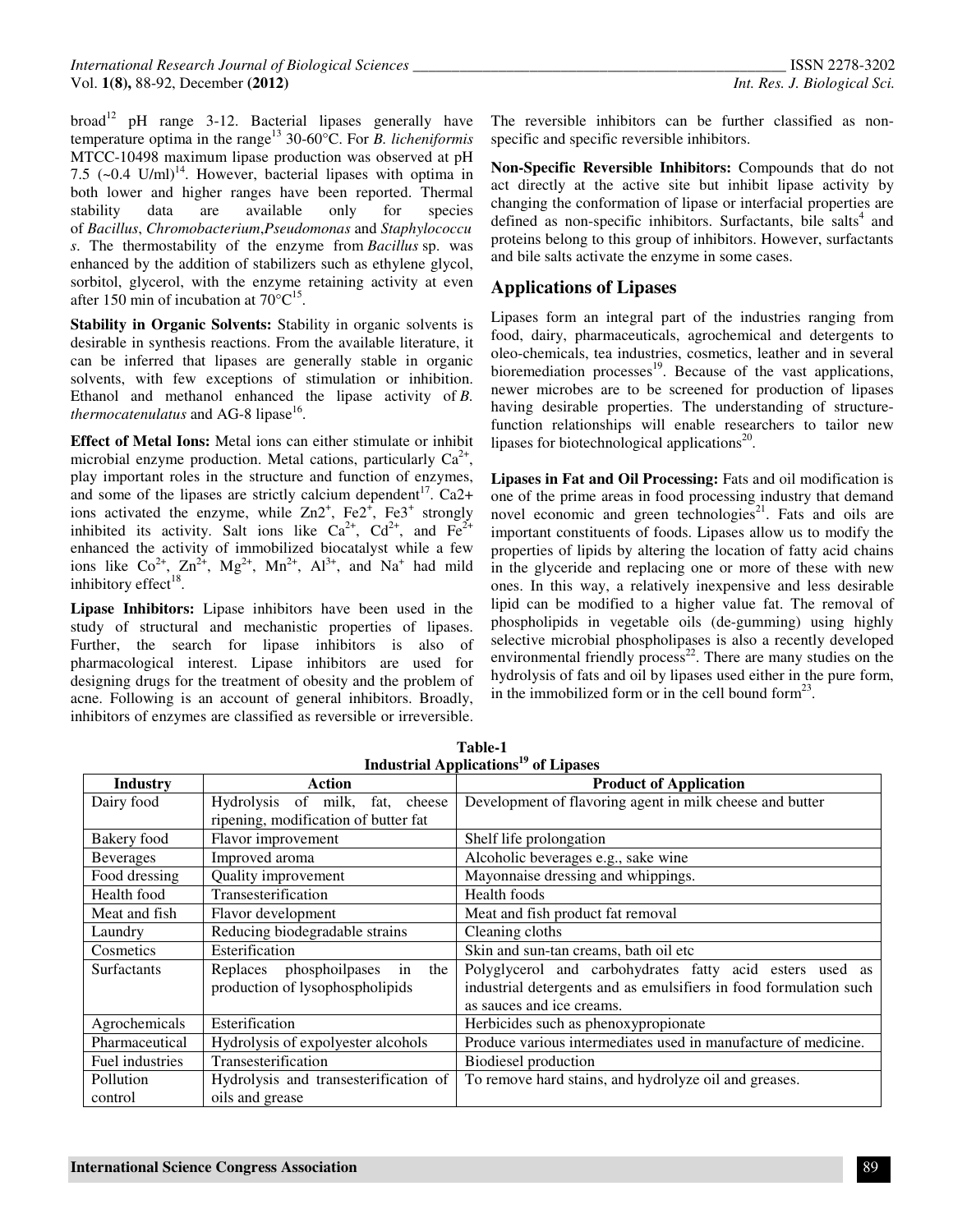**Lipases in Food Industry:** In the field of biotechnology there are many industrial applications that result in biotech products that we use every-day at home. Some of these are food science applications that utilize enzymes to produce or make improvements in the quality of different foods. Lipases have immense application in food industry such as in cheese ripening, flavor development and EMC technology<sup>24</sup>. Lipases are used  $ex$ *situ* to produce flavors, and to modify the structure by inter- or transesterification, in order to obtain products of increased nutritional value, or suitable for parental feeding<sup>25</sup>. Lipases have also been used for addition in food to modify flavor by synthesis of esters of short chain fatty acids and a1cohols, which are known flavor and fragrance compounds $26$ .

**Lipases in Detergents:** The use of enzymes in detergent formulations is now common in developed countries, with over half of all detergents presently available containing enzymes. Laundry detergents are becoming more and more popular because of their increasing use in washing machine, where it impart softness, resiliency to fabrics, antistaticness, dispersible in water and mild to eyes and skins. There are many different brands or types of laundry detergents, and mostly they claim some special qualities<sup>27</sup>. China's demand for detergent has grown in the past decade and both production and demand will continue to grow in the next five years. There has been a tremendous increase in the significance of the biotechnological applications of lipases since the last two decades where they display amazing versatility in catalytic behavior. The latest trend in detergent industry is towards lower wash temperatures which not only save energy, but also help to maintain the texture and quality of fabrics<sup>28</sup>. Detergent industries are the primary consumers of enzymes, in terms of both volume and value. The use of enzymes in detergents formulations enhances the detergents ability to remove tough stains and making the detergent environmentally safe. Nowadays, many laundrydetergent products contain cocktails of enzymes including proteases, amylases, cellulases and lipases $^{29}$ .

**Lipases in Pulp and Paper Industry:** The pulp and paper industry processes huge quantities of lignocellulosic biomass every year. The technology for pulp manufacture is highly diverse, and numerous opportunities exist for the application of microbial enzymes. Historically, enzymes have found some uses in the paper industry, but these have been mainly confined to areas such as modifications of raw starch. The enzymatic pitch control method using lipases have been in use in a large-scale paper-making process as a routine operation since early  $1990s^{30}$ . 'Pitch' or the hydrophobic components of wood (mainly triglycerides and waxes), causes severe problems in pulp and paper manufacture. Lipases are used to remove the pitch from the pulp produced for paper making $11$ . Nippon Paper Industries, Japan, have developed a pitch control method that uses the *Candida rugosa* fungal lipase to hydrolyze up to 90% of the wood triglycerides.

**Lipases in Oleochemical Industry:** The current trend in the oleochemical industry involves the use of immobilized lipases

to initiate various reactions (hydrolysis, alcoholysis, and glycerolysis) using mixed substrates. Thus, the use of immobilized enzyme ensures high productivity as well as continuous running of the processes. This offers a greatest hope for successful fat splitting/modification without substantial investment in expensive equipment as well as in expenditure of large amounts of thermal energy<sup>24</sup>. The scope for the application of lipases in the oleochemical industry is enormous as it saves energy and minimizes thermal degradation during hydrolysis, glycerolysis, and alcoholysis $^{23}$ .

**Lipases in Environmental Management:** Employment of lipases in bioremediation processes is a new aspect in lipase biotechnology. The wastes of lipid- processing factories and restaurants can be cleaned by the help of lipases from different origins. In this sector, lipases could be used by either *ex situ* or *in situ*<sup>31</sup>. Due to the rapid development observed in industries, environmental pollution became more and more critical. Lipaseproducing strains played a key role in the enzymological remediation of polluted soils $32$ . Cold-adapted lipases have great potential in the field of wastewater treatment, bioremediation in fat contaminated cold environment and active compounds synthesis in cold condition<sup>33</sup> while in temperate regions, large seasonal variations in temperature reduce the efficiency of microorganisms in degrading pollutants such as oil and lipids. The enzymes active at low and moderate temperature may also be ideal for bioremediation process $^{34}$ .

**Lipases in Tea Processing:** The quality of black tea is dependent largely on the dehydration, mechanical breaking, and enzymatic fermentation to which tea shoots are subjected. During manufacture of black tea, enzymatic breakdown of membrane lipids initiate the formation of volatile products with characteristic flavor properties, emphasize the importance of lipid in flavor development. Lipase produced by *Rhizomucor miehei* enhanced the level of polyunsaturated fatty acid observed by reduction in total lipid content<sup>35</sup>.

**Lipases as Biosensors:** A promising new field is the use of microbial lipase as biosensors. Biosensors can be chemical or electronic in nature. An important analytical use of lipases is determination of lipids for clinical purpose. The basic concept is to utilize a lipase to generate glycerol from triacylglycerol and quantify the released glycerol or alternatively the non-esterified fatty acid by chemical and enzymatic method. This principal enables physicians precisely to diagnose patients with cardiovascular complaints. Non-specific lipase, especially of *C. rugosa* with high specific activity has been selected to allow rapid liberation of glycerol. *C. rugosa* lipase biosensor, which optically conjugates to bio-recognition group in DNA, has been developed as  $probe^{31}$ .

**Lipases as Diagnostic Tools:** Lipases are also important drug targets or marker enzymes in the medical sector. They can be used as diagnostic tools and their presence or increasing levels can indicate certain infection or disease. Lipases are used in the enzymatic determination of serum triglycerides to generate glycerol which is subsequently determined by enzyme linked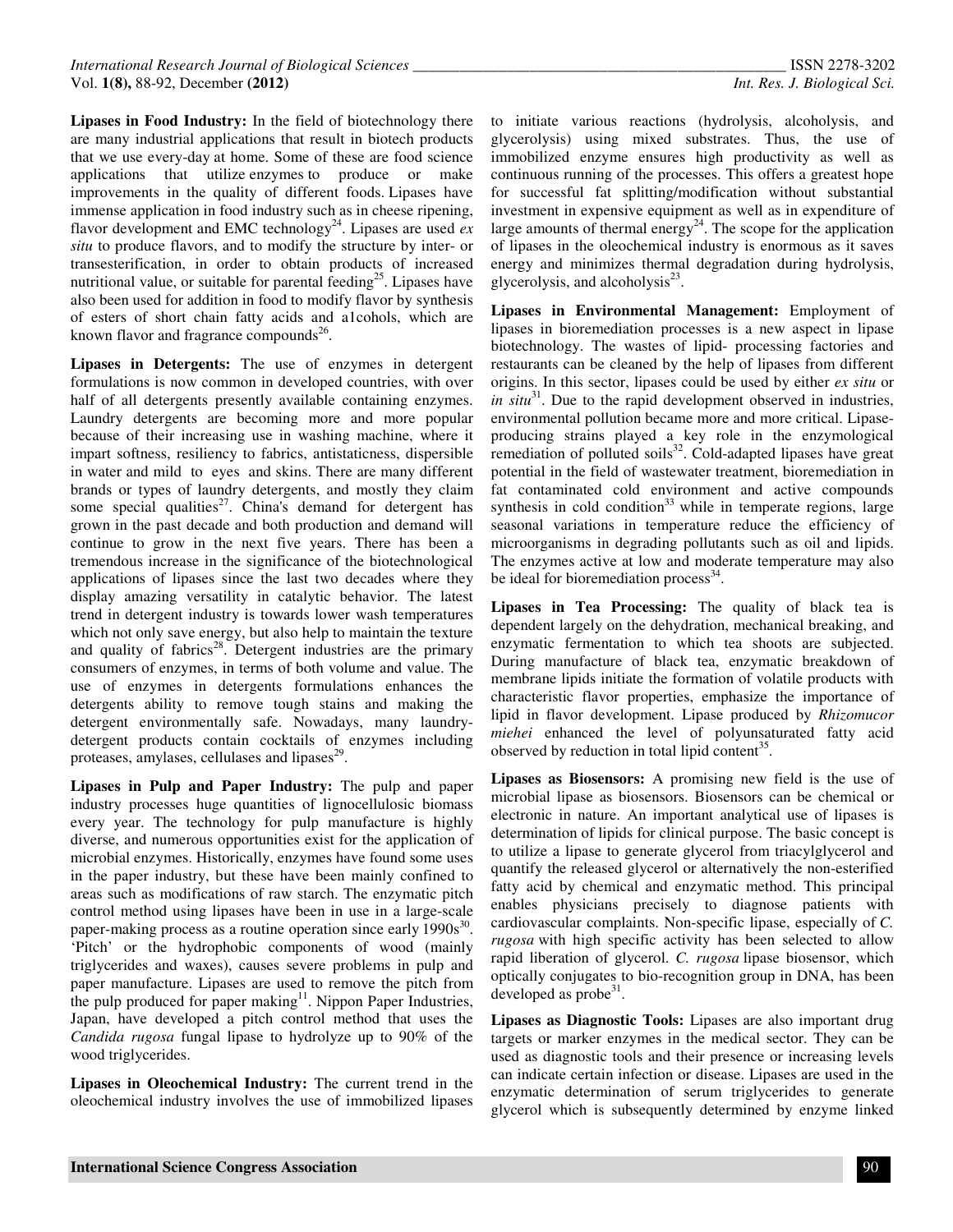colorimetric reactions. The level of lipases in blood serum can be used as a diagnostic tool for detecting conditions such as acute pancreatitis and pancreatic injury<sup>36</sup>. Acute pancreatitis usually occurs as a result of alcohol abuse or bile duct obstruction. Although serum trypsin level ultrasonography, computed tomography and endoscopic retrograde cholangiopancreatography are the most accurate laboratory indicators for pancreatitis but serum amylase and lipase levels are still used to confirm the diagnosis of acute pancreatitis $3^7$ . Diagnosis of chronic pancreatitis and revealing the presence of exocrine pancreatic insufficiency has also been determined by measuring serum amylase, pancreatic isoamylase, lipase, trypsinogen and elastase<sup>38</sup>. Lipase of pathogenic bacteria such as *P. acnes*<sup>39</sup> , *Corynebacterium acnes* and *Staphylococcus aureus* <sup>40</sup> has also been found to have the influence on skin rash in acne patients.

**Lipases in Cosmetics and perfumery:** Lipases have potential application in cosmetics and perfumeries because it shows activities in surfactants and in aroma<sup>41</sup> production. Retinoids (Vitamin A and derivatives) are of great commercial potential in cosmetics and pharmaceuticals such as skin care products. Water-soluble retinol derivatives were prepared by catalytic reaction of immobilized lipase $42$ .

**Lipases in Medical Applications:** Lipases isolated from the wax moth *(Galleria mellonella)* were found to have a bacteriocidal action on *Mycobacterium tuberculosis* (MBT) H37Rv. This preliminary study may be regarded as part of global unselected screening of biological and other materials for detecting new promising sources of drugs $43$ . Lipase from *Candida rugosa* has been used to synthesize Iovastatin, a drug that lower serum cholesterol level. The asymmetric hydrolysis of 3-phenylglycidic acid ester which is a key intermediate in the synthesis of diltiazem hydrochloride, a widely used coronary vasodilator, was carried out with *S. mmcescens* lipase<sup>44</sup>.

#### **Conclusion**

Although lipases have several interesting immense applications in the food, detergent, pharmaceutical, leather, cosmetic and paper industries, their industrial uses still remain limited by their high production costs, commercialization in small amounts, and low performance of some lipase-mediated processes. The applications of lipases are broadening rapidly and new applications are still to be explored in these industries.

## **Acknowledgments**

The Author is grateful to Dr. A.K. Bhatt, Associate Professor, HP University Shimla; Ms. Sumita Thakur, Assistant Professor, Manav Bharti University, Solan for their valuable support for writing this review.

## **References**

**1.** Sharma C.K. and Kanwar S.S., Purification of a Novel Thermophilic Lipase from B. licheniformis MTCC-10498, *ISCA J. Biological Sci.,* **1(3),** 43-48 **(2012)** 

- **2.** Svendsen A., Review: Lipase protein engineering, *Biochemia et Biophysica Acta*, **1543,** 223-238 **(2000)**
- **3.** Thakur S., Lipases, its sources, properties and applications: A review, *International Journal of Scientific and Engineering Research,* **3(7),** 1-29 **(2012)**
- **4.** Gupta R., Gupta N. and Rathi P., Bacterial lipases: An overview of production, purification and biochemical properties, *Appl. Microbiol. Biotechnol*., **64,** 763–781 **(2004)**
- **5.** Singh A.K. and Mukhopadhyay M., Overview of fungal lipase: A review, *Appl. Biochem. Biotechnol*., **166,** 486-520 **(2012)**
- **6.** Romo-Sanchez S., Alves-Baffi M., Arévalo-Villena M., Úbeda-Iranzo J., Briones-Pérez A., Yeast biodiversity from oleic ecosystems: Study of their biotechnological properties, *Food Microbiol.,* **27,** 487-492 **(2010)**
- **7.** Messaoudi A., Belguith H., Gram I. and Hamida J.B., Classification of EC 3.1.1.3 bacterial true lipases using phylogenetic analysis, *Afr. J. Biotechnol.*, **9(48),** 8243-8247 **(2010)**
- **8.** Bhardwaj V. and Garg N., Importance of exploration of microbial biodiversity, *ISCA J. Biological Sci*., **1(3),** 78-83 **(2012)**
- **9.** Verma M.L. and Kanwar S.S., Properties and application of poly(methacrylic acid-cododecyl methacrylate-cl-N,Nmethylene bisacrylamide) hydrogel immobilized *Bacillus cereus* MTCC 8372 lipase for the synthesis of geranyl acetate, *J. Appl. Polymer Sci*., **110,** 837–846 **(2008)**
- **10.** Kumar A., Sharma P. and Kanwar S.S., Lipase catalyzed esters syntheses in organic media: A review, *International Journal of Institutional Pharmacy and Life Sciences,* **2(2),** 91-119 **(2012)**
- **11.** Jaeger K-E. and Reetz T.M., Microbial lipases from versatile tools for biotechnology, *Trends Biotechnol.,* **16,** 396–403 **(1998)**
- **12.** Bradoo S., Saxena R.K. and Gupta R., Two acidothermotolerant lipases from new variants of *Bacillus* sp, *World J. Microbiol. Biotechnol*., **15,** 97-102 **(1999)**
- **13.** Lithauer D., Ginster A. and Skein E., *Pseudomonas luteola* lipase: A New Member of the 320 – Residue *Pseudomonas* Lipase Family, *Enz. Microbial Technol*., **30,** 209-215 **(2002)**
- **14.** Sharma C.K., Sharma P.K. and Kanwar S.S., Optimization of production conditions of lipase from *B. licheniformis*  MTCC-10498, *Res. J. Recent Sci.***, 1(7),** 25-32 **(2012)**
- **15.** Nawani N. and Kaur J., Purification, characterization and thermostability of lipase from a thermophilic *Bacillus* sp. J33, *Mol. Cell. Biochem*., **206,** 91-96 **(2000)**
- **16.** Sharma A.K., Tiwari R.P. and Hoondal G.S., Properties of a thermostable and solvent stable extracellular lipase from a